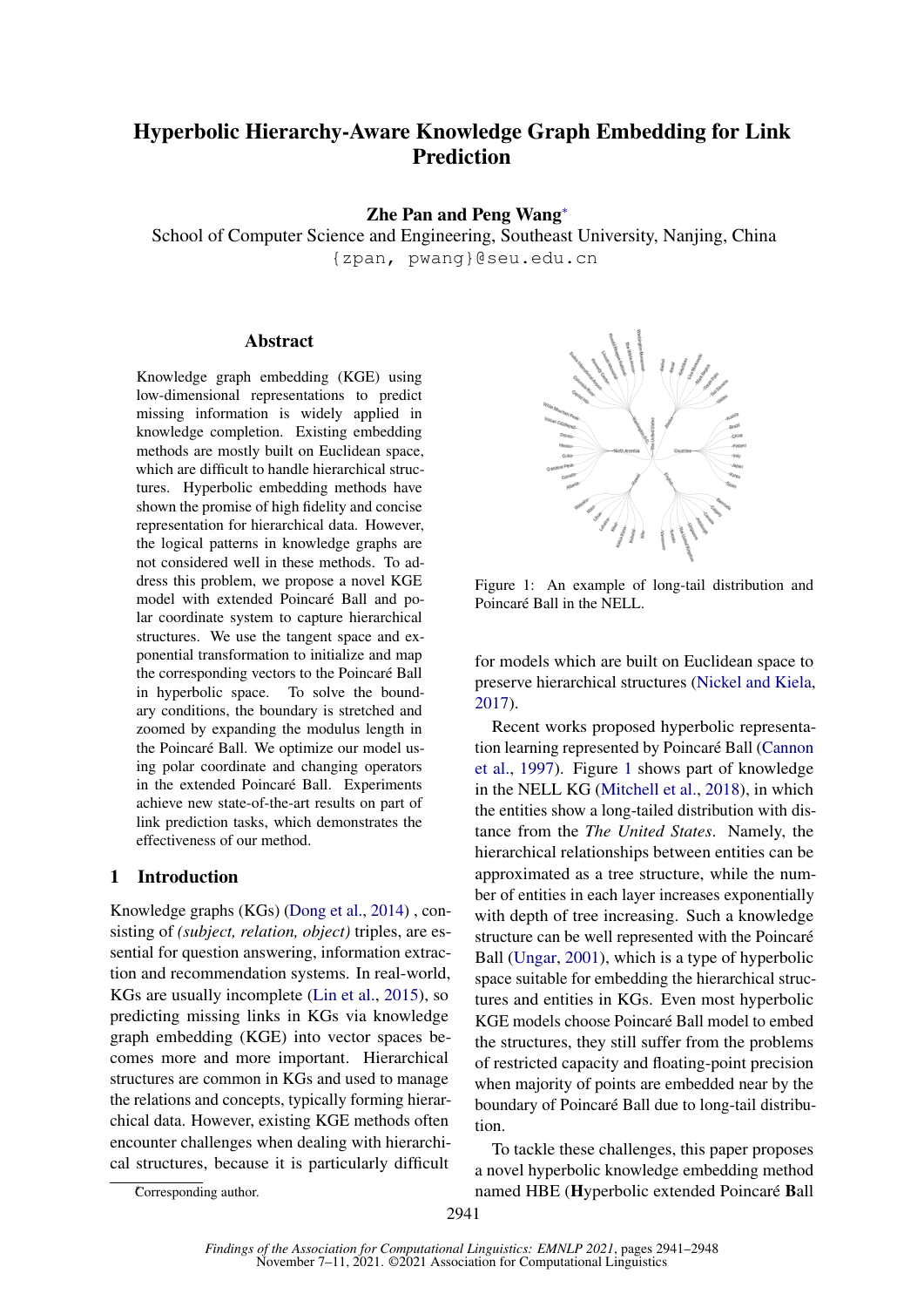Embedding), which employs a extended Poincaré Ball for KG embedding and captures hierarchical structures with polar coordinate system in a hyperbolic transformation [\(Chami et al.,](#page-5-6) [2019\)](#page-5-6). First, HBE uses tangent space to initialize the entity and relation vectors in conventional Euclidean space. Then, it projects embedded entities into polar coordinate to gain hierarchical information and takes embeddings into radius and angle parts to absorb hyperbolic information. The boundary is stretched and zoomed via expanding the modulus length in the Poincaré Ball. At the same time, the addition rule in the extended Poincaré Ball are changed accordingly, so that the model can be optimized in the extended Poincaré Ball. The overall training process adopts the idea of TransE, that is, through the transformation of positive and negative examples, the measurement distance between the result of the head entity and the relationship and the tail entity is as small as possible.

In summary, the main contributions of this paper are three-fold: (1) We propose a novel hyperbolic knowledge embedding method, HBE, to apply extended Poincaré Ball for KGE and captures hierarchical structures. (2) In order to enable the model to be optimized in extended Poincaré Ball, we finetune the operator and fix model in polar coordinate system to embed entities and relations. (3) Experiments show that HBE outperforms state-of-the-art methods on link prediction tasks at a moderate dimension.

# 2 Hyperbolic Geometry

The hyperbolic space is one of the three kinds of isotropic spaces, which includes Euclidean (flat), spherical (positively curved) and hyperbolic (negatively curved) spaces [\(Cannon et al.,](#page-5-3) [1997\)](#page-5-3). Compared with the Euclidean and spherical spaces, the amount of space covered by a hyperbolic geometry increases exponentially rather than polynomially [\(Buser,](#page-5-7) [1992\)](#page-5-7). This property allows us to capture KG structures with hyperbolic space and suits those forming hierarchies. For the hyperbolic geometry, there are several important isometric models including the hyperbolic model, Klein disk model and Poincaré Ball model. This paper chooses the extended Poincaré ball model due to its feasibility for gradient optimization [\(Abramowicz et al.,](#page-5-8) [2002\)](#page-5-8) and its infinite boundary. We hereby introduce some basic operations of hyperbolic geometry and Poincaré Ball, and then address the way to ex-

tend Poincaré Ball and modify some operators in extended one.

Specifically, a d-dimensional Poincaré Ball with a negative curvature  $-c$  ( $c > 0$ ) is defined by the manifold  $(\mathcal{B}^d, g_x)$  [\(Ungar,](#page-5-5) [2001\)](#page-5-5). The geodesic distance (or hyperbolic distance)  $d(\mathbf{u}, \mathbf{v})$  between vectors u and v in the Poincaré Ball with  $c = 1$  is given by [\(Ungar,](#page-5-5) [2001\)](#page-5-5):

$$
d(\boldsymbol{u}, \boldsymbol{v}) = \cosh^{-1}\left(1 + 2\frac{\|\boldsymbol{u} - \boldsymbol{v}\|^2}{(1 - \|\boldsymbol{u}\|^2) (1 - \|\boldsymbol{v}\|^2)}\right)
$$
(1)

When the points move from the origin towards the ball boundary, their geodesic distance increases exponentially, offering a larger capacity of space for embedding concepts and entities [\(Ungar,](#page-5-5) [2001\)](#page-5-5).

The vector translation in the Poincaré Ball is defined by the Möbius addition [\(Ungar,](#page-5-5) [2001\)](#page-5-5):

$$
\boldsymbol{x} \oplus_c \boldsymbol{y} = \frac{\left(1+2cx \cdot \boldsymbol{y} + c\|\boldsymbol{y}\|^2\right) \boldsymbol{x} + \left(1-d|\boldsymbol{x}\|^2\right) \boldsymbol{y}}{1+2cx \cdot \boldsymbol{y} + c^2 \|\boldsymbol{x}\|^2 \|\boldsymbol{y}\|^2}
$$
\n(2)

where  $x, y$  are hyperbolic vectors and c is the curvature of hyperbolic space.

Previous work defines the matrix-vector multiplication between Poincaré Balls using the exponential and logarithmic maps [\(Ungar,](#page-5-5) [2001\)](#page-5-5). The hyperbolic vectors are first projected into the tangent space at 0 using the logarithmic map  $(log_0)$ then multiplied the transformation matrix like what in the Euclidean space, and finally projected back on the manifold with the exponential map  $(exp_0)$ [\(Nickel and Kiela,](#page-5-2) [2017\)](#page-5-2). Specifically, the two projections on vector  $v \in \mathcal{B}$  are defined as follows:

$$
\exp_0^c(\mathbf{v}) = \tanh(\sqrt{c}||\mathbf{v}||)\frac{\mathbf{v}}{\sqrt{c}||\mathbf{v}||}
$$
 (3)

$$
\log_0^c(\mathbf{y}) = \tanh^{-1}(\sqrt{c} \|\mathbf{y}\|) \frac{\mathbf{y}}{\sqrt{c} \|\mathbf{y}\|}
$$
 (4)

Through such projections, we can apply any Euclidean counterpart operations on hyperbolic vectors. The transformation can be done using the Möbius version of matrix-vector multiplication:

$$
\mathbf{M} \otimes_c \mathbf{x} = \exp_0^c (\mathbf{M} \log_0^c (\mathbf{x})) \tag{5}
$$

Möbius scalar multiplication can be obtained in the same way as:

$$
r \otimes_c \boldsymbol{x} = \exp_{\boldsymbol{0}}^c (r \log_{\boldsymbol{0}}^c(\boldsymbol{x}))
$$
  
=  $(\frac{1}{\sqrt{c}})\tanh (r \tanh^{-1}(\sqrt{c}||\boldsymbol{x}||)) \frac{\boldsymbol{x}}{||\boldsymbol{x}||}$  (6)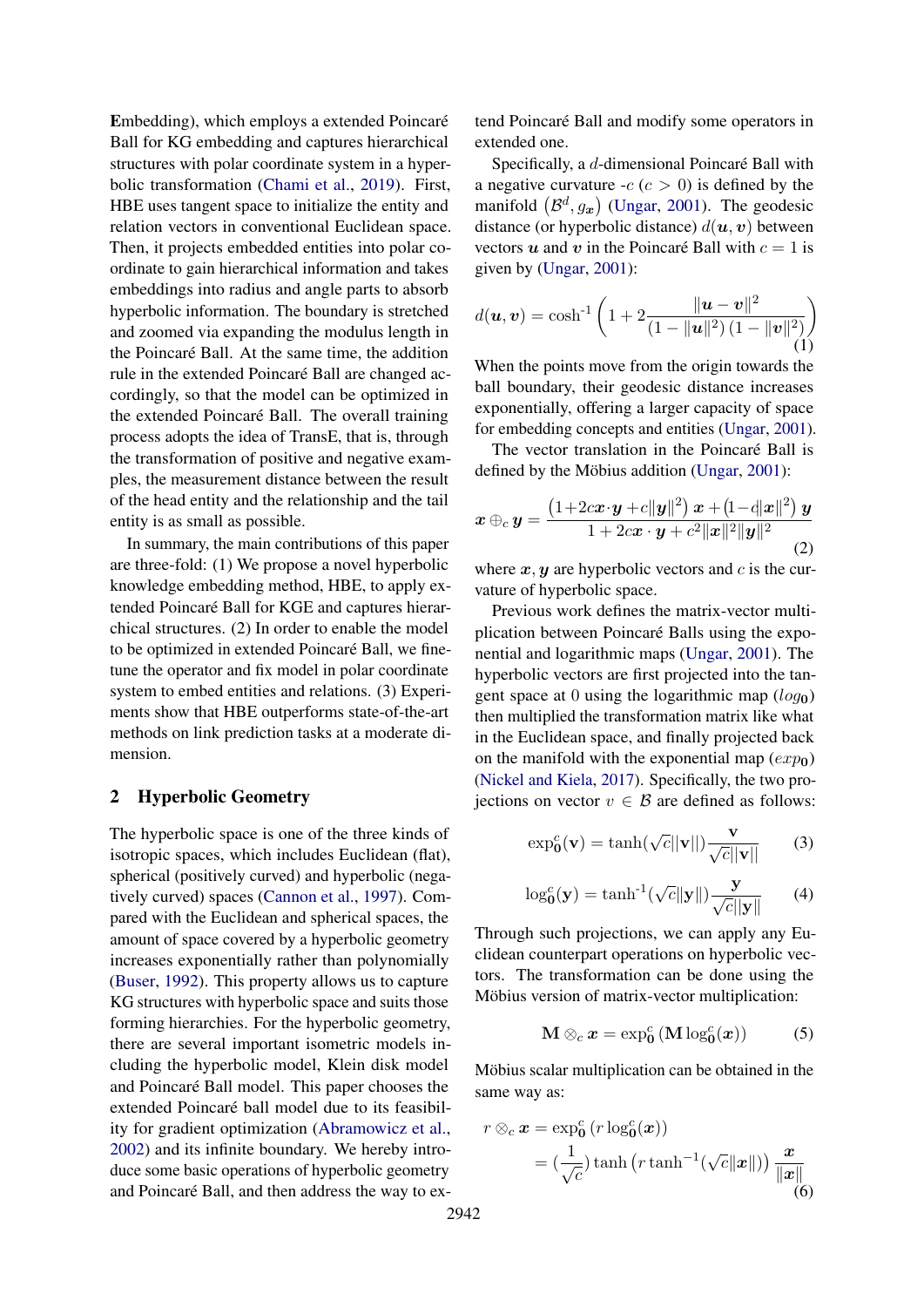## 3 Methodology

Poincaré Ball model can suit hierarchical structure of KGs, in which entities can form different hierarchies under different relations. For example, in WordNet [\(Fellbaum,](#page-5-9) [1998\)](#page-5-9) the chair is a parent node to different chair types (e.g. folding\_chair, armchair) under the relation hypernym. And both chair and their types are parent nodes to parts of a typical chair (e.g. backrest, leg) under the relation has\_part. The parent node chair would be embedded closer to the origin and node backrest would be farther to origin.

An ideal embedding model should capture all hierarchies simultaneously. Take bilinear models [\(Wang et al.,](#page-5-10) [2014\)](#page-5-10) as an example, they can measure similarity between the subject entity embedding and an object entity embedding using the Euclidean inner product. However, a clear correspondence to the Euclidean inner product does not exist in hyperbolic space. The Euclidean inner product can be expressed as a function of Euclidean distance and norms. Noting this, Poincaré GloVe [\(Tifrea et al.,](#page-5-11) [2019\)](#page-5-11) absorbed the squared norms of the embeddings into the biases by replacing the Euclidean with the Poincaré distance  $d_{\mathcal{B}}(\boldsymbol{u}, \boldsymbol{v})$  to obtain the hyperbolic version of GloVe.

Meanwhile, the capacity of Poincaré Ball model is restricted by floating-point precision when majority of points locate near by the boundary due to long-tail distribution. To tackle this problem, we utilize an extended Poincaré Ball to expand the border into infinity and adjust some operators to align with Euclidean geometry, which redefines the distance  $d_{\mathcal{B}}(\boldsymbol{u}, \boldsymbol{v})$ .

#### 3.1 Extended Poincaré Ball

In Poincaré Ball, it is obvious that the whole space is symmetric along the center but the apparent Euclidean distance from the origin to any point is not equal to the hyperbolic distance [\(Chami](#page-5-6) [et al.,](#page-5-6) [2019\)](#page-5-6). In order to make the apparent distance consistent with the actual hyperbolic distance, we establish a new model to ensure the distance from any point to the center is just equal to which in hyperbolic space, which is called the extended Poincaré Ball. Suppose that the polar coordinates of any point in the original coordinate system (Poincaré disk) is $(r, \theta)$ , and that in the new space is  $(2\tanh^{-1}r, \theta)$  [\(Buser,](#page-5-7) [1992\)](#page-5-7). As Figure [2](#page-2-0) shown, circles in extended Poincaré Disk (in 2 dimension) are twisted.

<span id="page-2-0"></span>

Figure 2: Circle in extended Poincaré Disk

In this way, the radius of ball space is infinite. Therefore, points near the boundary are extremely compressed in Poincaré Ball while there is no such problem in the extended one. Meanwhile, it can be proved that Hyperbolic Cosine Theorem still holds for the operators in extended Poincaré Ball:  $cosh(c)$  =  $cosh(a)cosh(b) - sinh(a)sinh(b)cos\gamma$  (a, b, c stand for the geodesic distance of triangle and  $\gamma$  stands for the angle between  $a, b$ ). Extended Poincaré Ball and Poincaré Ball share the same distance form when calculated by cosine theorem as well (see appendix [A.1](#page-5-12) for detailed information).

Furthermore, inspired by the Hyperbolic Cosine Theorem, in which the hyperbolic distance can be composed of modulus and angle, we use polar coordinates to embed entity and relation into extended Poincaré Ball. The score function can be formed as two parts – polar radius and polar angle.

$$
d_{\mathcal{B}} = \alpha d_{r\mathcal{B}} + \beta d_{\theta\mathcal{B}} \tag{7}
$$

where  $\alpha$  and  $\beta$  are the weights to be learned. The radius part plays an essential role in levels of entities in extended Poincaré Ball. And the angle aims to distinguish entities in the same level. The whole function shares the similar way as works in entity typing proposed by Federico [\(Lopez et al.,](#page-5-13) [2019\)](#page-5-13) which does not satisfy Cauchy inequality.

So we can formulate the polar radius with Möbius addition and multiplication as follows:

$$
d_{\boldsymbol{r}}\boldsymbol{g} = \|2\tanh^{-1}((R\otimes_c\boldsymbol{h})\oplus_c -(r\oplus_c\boldsymbol{t}))\|^2\tag{8}
$$

where  $h, r, t$  stand for hyperbolic embeddings of head entity, relation and tail entity. And R stands for relation matrix in hyperbolic space inspired by MuRP [\(Balazevic et al.,](#page-5-14) [2019\)](#page-5-14). Due to the property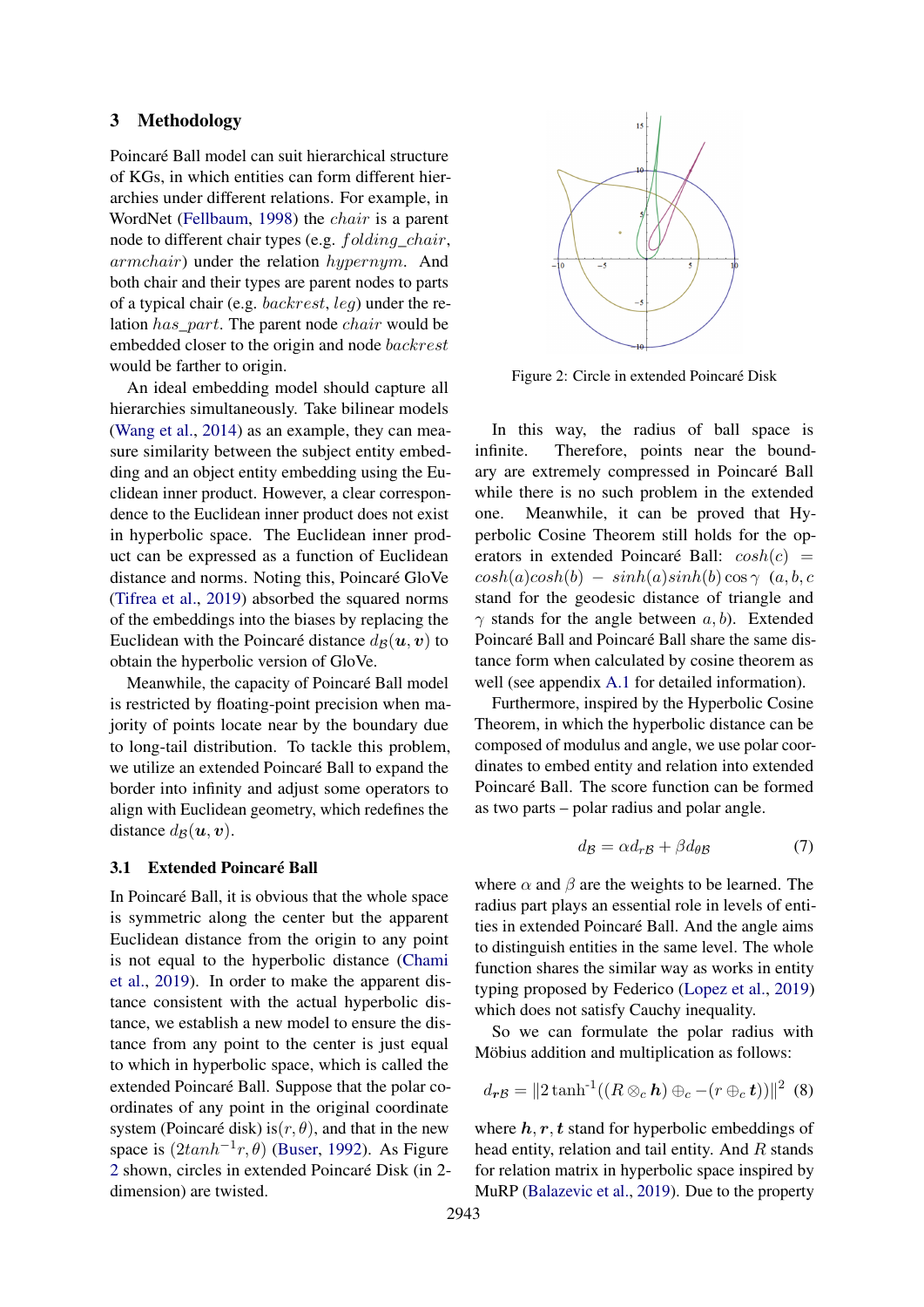of extended Poincaré Ball, one can classify the embedding levels of different entities by Euclidean Norm.

A point in polar coordinates system in high dimension can be formulated as:

$$
x_{\mathcal{B}}\begin{cases}\nx_1 &= r \cos \theta_1 \\
x_2 &= r \sin \theta_1 \cos \theta_2 \\
\vdots \\
x_{d-1} &= r \sin \theta_1 \dots \sin \theta_{d-2} \cos \theta_{d-1} \\
x_d &= r \sin \theta_1 \dots \sin \theta_{d-2} \sin \theta_{d-1}\n\end{cases}
$$
\n(9)

In consider of convergence and efficiency, we can simplify and formulate the polar angle as:  $\Delta \theta = \pi - |\pi - \theta - \theta'|$ . Consequently, we simplify Equation [9](#page-3-0) in TransE form [\(Bordes et al.,](#page-5-15) [2013\)](#page-5-15) as:

$$
d_{\theta \mathcal{B}} = \| (\theta_h + \theta_r - \theta_t) \bmod 2\pi \| \qquad (10)
$$

From another perspective, angle parts can be replaced with radius parts by Cosine Theorem in hyperbolic space. However, to better capture complex relation such as symmetry, anti-symmetry, inversion and composition, it is necessary to utilize extra angle part for downstream tasks like link predictions. On the other hand, the introduction of angle part can simulate the rotation in RotatE [\(Sun et al.,](#page-5-16) [2019\)](#page-5-16). Theoretically, any algebraic system hold the fundamental properties of congruence can be used as angle part in HBE when embedding complex relations. Take angles as an example, suppose that a relation  $\theta_r \in [0, 2\pi)$  is close to  $\pi$ , then a symmetric relation can be formed as  $(\theta_h + \theta_r + \theta_r) \mod 2\pi = \theta_h \mod 2\pi$  with arbitrary  $\theta_h$  and  $\neq$  for asymmetric relations.

#### 3.2 Optimization

Since the Poincaré Ball has a Riemannian manifold structure, we optimize radius parameters with stochastic Riemannian optimization methods such as RSGD or RSVRG [\(Bonnabel,](#page-5-17) [2013\)](#page-5-17). Let  $\nabla E$ denote the Euclidean gradient of  $L(P)$ . Using RSGD, the Riemannian gradient can be computed as  $\nabla_R = \frac{(1 - ||P_t||^2)^2}{4} \nabla_E$ . In summary, the full update for a single embedding is calculated by:

$$
P_{t+1} = P_t - \eta_t \frac{\left(1 - ||P_t||^2\right)^2}{4} \nabla_E \qquad (11)
$$

where  $\eta$  denotes the learning rate.

According to the isometric projection of Poincaré Ball, the angle part can be optimized by Euclidean optimization methods such as SGD or Adam [\(Kingma and Ba,](#page-5-18) [2015\)](#page-5-18).

<span id="page-3-0"></span>To train the model, we use the negative sampling loss functions with self-adversarial training [\(Sun](#page-5-16) [et al.,](#page-5-16) [2019\)](#page-5-16).

$$
s = -\log\left(\sigma\left(\lambda - d_{\mathcal{B}}(h, r, t)\right)\right)
$$

$$
-\sum_{i=1}^{n} p\left(h'_{i}, r, t'_{i}\right) \log\left(\sigma\left(d_{\mathcal{B}}\left(h'_{i}, r, t'_{i}\right) - \lambda\right)\right)
$$
(12)

where  $\lambda$  is margin. For negative samples,

$$
p(h'_{j}, r, t'_{j} \mid \{(h_{k}, r_{k}, t_{k})\}) = \frac{e^{y f(h'_{j}, t_{j})}}{\sum_{k=1}^{size} e^{y f(h'_{k}, t'_{k})}}
$$
(13)

where  $p$  is the probability distribution of sampling negative triples, and  $\alpha$  is the temperature of sampling.

#### 4 Experiments

To evaluate our approach, we choose the widely used KG datasets WN18RR [\(Dettmers et al.,](#page-5-19) [2018\)](#page-5-19) and FB15K-237 [\(Bordes et al.,](#page-5-15) [2013\)](#page-5-15). WN18RR is a subset of WordNet, a hierarchical collection of relations between words, created from WN18 by removing the inverse of many relations from validation and test sets to make the dataset more challenging, containing 40,943 entities and 11 relations. FB15k-237 is a subset of Freebase, a collection of real world facts, created from FB15k in the same way as WN18RR. FB15k-237 contains 14,541 entities and 237 relations. The statistics of datasets are shown in Table [1.](#page-4-0) Noteworthily, the lower the metric  $\mathcal{E}_G$  is, the more tree-like the KG is ( $\mathcal{E}_G$  is the mean of the estimated curvatures of the sampled triangles. See [\(Chami et al.,](#page-5-20) [2020\)](#page-5-20) for more details).

We evaluate HBE on the task of KG link prediction, which is critical for practical applications. We use the scoring function to rank the correct tail or head entity against all possible entities for link prediction tasks in KGs. The evaluation metrics are: (1) mean reciprocal rank (MRR), which measures the mean of inverse ranks assigned to correct entities; and (2) hits at K (H@K,  $K \in 1, 3, 10$ ), which measures the proportion of correct triples among the top- $K$  predicted triples.

Table [2](#page-4-1) and table [3](#page-4-2) shows the performance of HBE and previous models. Our model outperforms more complex models such as DistMult, ConvE on all datasets, and beats the model RotatE [\(Sun et al.,](#page-5-16)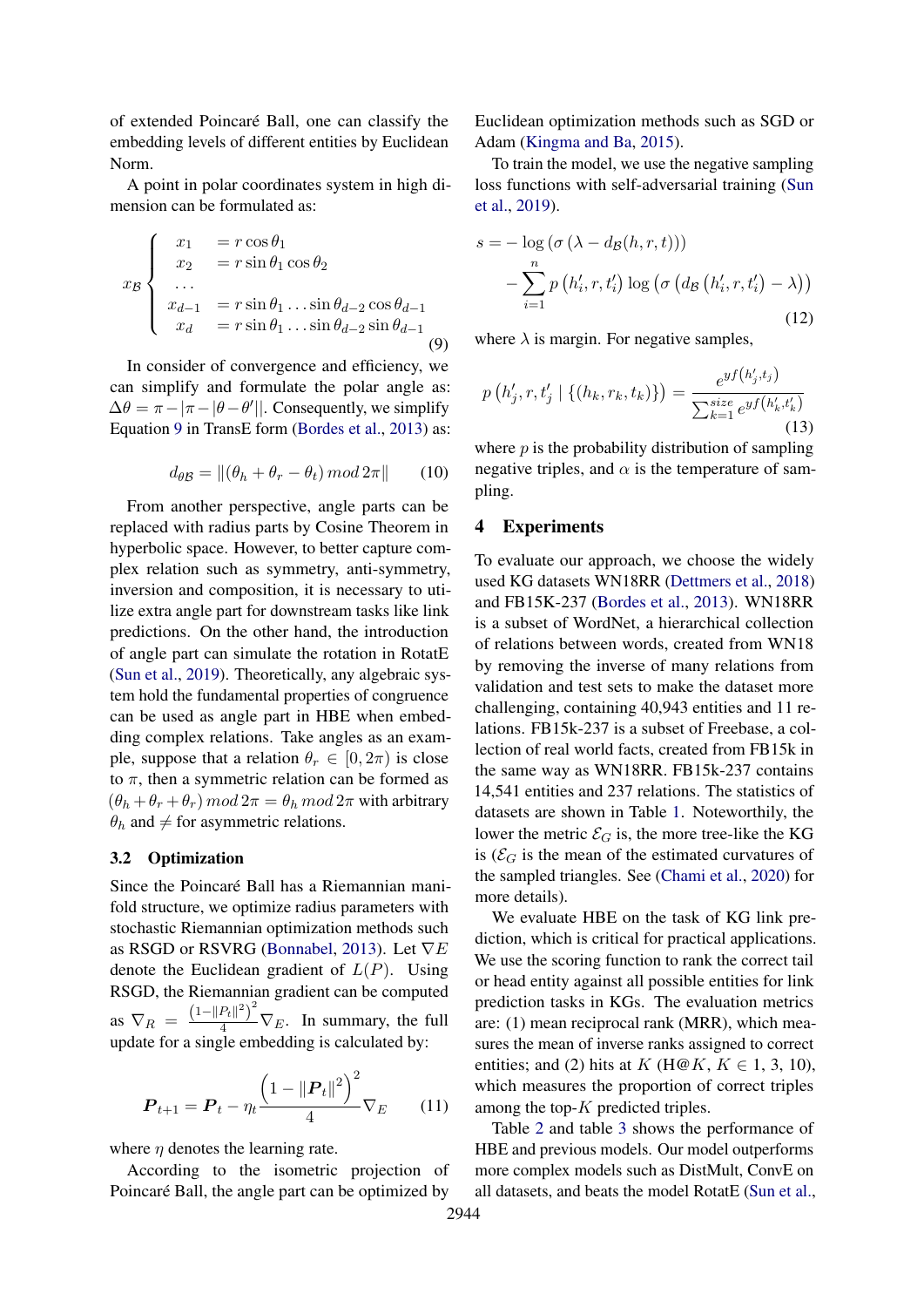<span id="page-4-0"></span>

| Dataset                                      | Ent. | Train | Valid. | Test | $\mathcal{E}_C$ Ave. deg. |
|----------------------------------------------|------|-------|--------|------|---------------------------|
| WN18RR 40,493 86,835 3,034 3,134 -2.54       |      |       |        |      | 2.19                      |
| FB15k-237 14,541 272,115 17,535 20,466 -0.65 |      |       |        |      | 18.71                     |

<span id="page-4-1"></span>

|               | WN18RR     |      |      |      |  |
|---------------|------------|------|------|------|--|
|               | <b>MRR</b> | H@1  | H@3  | H@10 |  |
| TransE        | .226       |      |      | .501 |  |
| DisMult       | .437       | .397 | .444 | .490 |  |
| ConvE         | .436       | .401 | .448 | .527 |  |
| HyperKG       | .411       |      |      | .500 |  |
| MuRP          | .481       | .440 | .495 | .566 |  |
| <b>RotatE</b> | .476       | .428 | .492 | .571 |  |
| <b>HRE</b>    | .488       | .448 | .502 | .570 |  |

Table 1: Statistics of WN18RR and FB15k-237.

| Table 2: WN18RR results for link predictions. |
|-----------------------------------------------|
|-----------------------------------------------|

<span id="page-4-2"></span>

|               | FB15k-237  |      |      |      |  |
|---------------|------------|------|------|------|--|
|               | <b>MRR</b> | H@1  | H@3  | H@10 |  |
| TransE        | .294       |      |      | .465 |  |
| DisMult       | 241        | .155 | .263 | .419 |  |
| ConvE         | .325       | .237 | .356 | .501 |  |
| HyperKG       | .280       |      |      | .452 |  |
| MuRP          | .323       | .235 | .353 | .501 |  |
| <b>RotatE</b> | .338       | .241 | .375 | .533 |  |
| <b>HBE</b>    | .336       | .239 | .372 | .534 |  |

Table 3: WN18RR results for link predictions.

[2019\)](#page-5-16) on WN18RR datasets, which demonstrates the promising potential of hyperbolic space and polar coordinate. Nevertheless, the results in FB15k-237 shows that HBE has similar preformance with RotatE . The reason may lies in special structure of FB15k as many points with low level of hierarchy and great degree in KGs, which confuse the radius part of HBE. Because low-level points with low level trends to be embedded near by border in raw Poincaré ball while great-degree points not.

<span id="page-4-3"></span>

<span id="page-4-4"></span>Figure 3: Visualizations of models.

As shown in the Figure [3\(a\),](#page-4-3) the hierarchy in RotatE is not distinguished, and the overall distribution is more uniform after dimension reduction,

<span id="page-4-6"></span>

|            | WN18RR     |      |      |      |
|------------|------------|------|------|------|
|            | <b>MRR</b> | H@1  | H@3  | H@10 |
| <b>HBE</b> | .488       | .448 | .502 | .570 |
| HBE-polar  | .160       | .013 | .262 | .448 |
| HBE-dis    | .377       | .304 | .417 | .515 |
| HBE-raw    | .479       | .429 | .494 | .564 |

Table 4: WN18RR ablation results for link predictions.

which may be related to the design of complex number and rotation. Figure [3\(b\)](#page-4-4) shows that the points in the Poincaré ball are obviously more sensitive to hierarchy, which is to say there are sparse in the middle and dense near by boundaries. Meanwhile, it is specific that most of the points are concentrated near the boundary, which makes the model prone to the problems of poor convergence and shortage of floating-point precision. HBE in Figure [3\(c\)](#page-4-5) utilizes extend boundary and releases the problem of dense distribution.

Finally, according to Table [4,](#page-4-6) HBE-polar is the polar version in Euclidean space. HBE-dis shows the result of radius part only, HBE-raw is the model in Poincaré Ball without extension of boundary. Detail information about weights of polar coordinate, analysis on hierarchical embeddings, and the relation case study is addressed in [A.2,](#page-6-0) [A.3,](#page-6-1) and [A.4,](#page-7-0) respectively.

#### 5 Conclusion

We introduce a novel translational method for embedding hierarchical KGs in extended Poincaré ball of hyperbolic geometry. Our model learns hierarchy-specific parameters with polar coordinate by Möbius multiplication and Möbius addition. We show that HBE outperforms on the link prediction task on some hierarchical KG dataset.

## <span id="page-4-5"></span>Acknowledgements

We would like to thank Xingchen Zhou for his suggestions on this paper, and the anonymous reviewers for their insightful comments. The work is supported by All-Army Common Information System Equipment Pre-Research Project (No. 31514020501, No. 31514020503).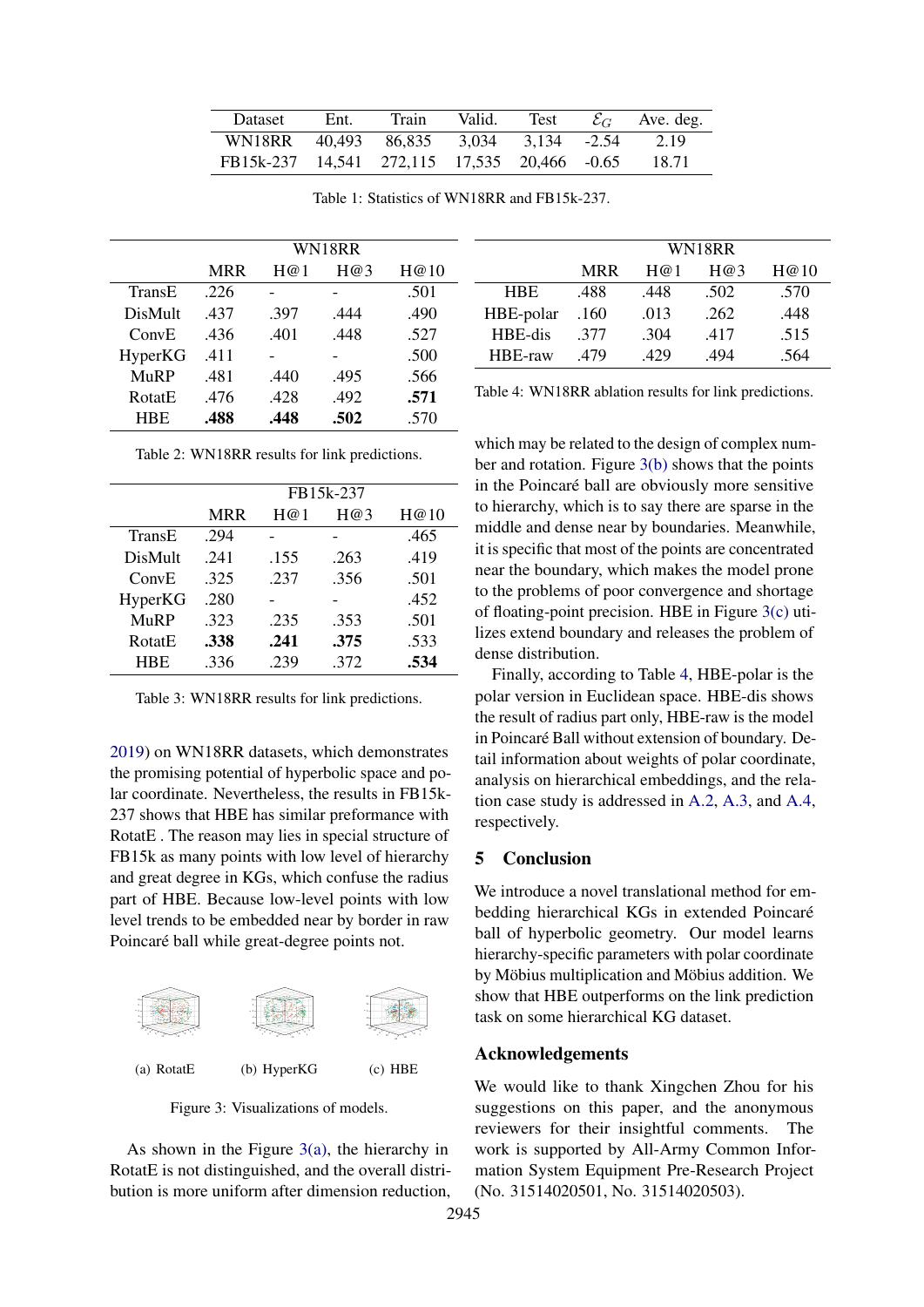### References

- <span id="page-5-8"></span>M. A. Abramowicz, I. Bengtsson, V. Karas, and et al. 2002. Poincaré ball embeddings of the optical geometry. *Classical and Quantum Gravity*, 19(15):3963.
- <span id="page-5-14"></span>Ivana Balazevic, Carl Allen, and Timothy M. Hospedales. 2019. Multi-relational poincare graph embeddings. In *Proceedings of 33rd Conference on Neural Information Processing Systems*, pages 4463–4473.
- <span id="page-5-17"></span>Silvere Bonnabel. 2013. Stochastic gradient descent on riemannian manifolds. *IEEE Transactions on Automatic Control*, 58(9):2217–2229.
- <span id="page-5-15"></span>Antoine Bordes, Nicolas Usunier, Alberto Garcia-Duran, and et al. 2013. Translating embeddings for modeling multi-relational data. In *Proceedings of 27th Conference on Neural Information Processing Systems*, pages 2787–2795.
- <span id="page-5-7"></span>Peter Buser. 1992. *Geometry and Spectra of Compact Riemann Surfaces*. Springer Science and Business Media, MA Birkhäuser Boston.
- <span id="page-5-3"></span>James W Cannon, William J Floyd, Richard Kenyon, and et al. 1997. Hyperbolic geometry. *Flavors of geometry*, 31:59–115.
- <span id="page-5-20"></span>Ines Chami, Adva Wolf, Da-Cheng Juan, Frederic Sala, Sujith Ravi, and Christopher Christopher Re. 2020. Low-dimensional hyperbolic knowledge graph embeddings. In *Proceedings of the 58th Annual Meeting of the Association for Computational Linguistics, ACL*, pages 6901–6914.
- <span id="page-5-6"></span>Ines Chami, Zhitao Ying, Christopher Re, and Jure Leskovec. 2019. Hyperbolic graph convolutional neural networks. In *Proceedings of 33rd Conference on Neural Information Processing Systems*, pages 4869–4880.
- <span id="page-5-19"></span>Tim Dettmers, Pasquale Minervini, Pontus Stenetorp, and et al. 2018. Convolutional 2d knowledge graph embeddings. In *Proceedings of the 32nd AAAI Conference on Artificial Intelligence*, pages 1811–1818.
- <span id="page-5-0"></span>Xin Dong, Evgeniy Gabrilovich, Geremy Heitz, and et al. 2014. Knowledge vault: A web-scale approach to probabilistic knowledge fusion. In *Proceedings of the 20th ACM SIGKDD International Conference on Knowledge Discovery and Data Mining*, pages 601– 610.
- <span id="page-5-9"></span>Christiane Fellbaum. 1998. Wordnet: An electronic lexical database. *Language*, 76(3):706.
- <span id="page-5-18"></span>Diederik P. Kingma and Jimmy Ba. 2015. Adam: A method for stochastic optimization. In *Proceedings of the 3rd International Conference on Learning Representations, ICLR*.
- <span id="page-5-1"></span>Yankai Lin, Zhiyuan Liu, Maosong Sun, Yang Liu, and Xuan Zhu. 2015. Learning entity and relation embeddings for knowledge graph completion. In *Proceedings of the 29th AAAI Conference on Artificial Intelligence*, pages 2181–2187.
- <span id="page-5-13"></span>Federico Lopez, Benjamin Heinzerling, and Michael Strube. 2019. Fine-grained entity typing in hyperbolic space. In *Proceedings of the 4th Workshop on Representation Learning for NLP*, pages 169–180.
- <span id="page-5-4"></span>Tom Mitchell, William Cohen, Estevam Hruschka, and et al. 2018. Never-ending learning. *Communications of the ACM*, 61(5):103–115.
- <span id="page-5-2"></span>Maximilian Nickel and Douwe Kiela. 2017. Poincaré embeddings for learning hierarchical representations. In *Proceedings of 31st Conference on Neural Information Processing Systems*, pages 6341–6350.
- <span id="page-5-16"></span>Zhiqing Sun, ZhiHong Deng, JianYun Nie, and et al. 2019. Rotate: Knowledge graph embedding by relational rotation in complex space. In *Proceedings of 7th International Conference on Learning Representations*.
- <span id="page-5-11"></span>Alexandru Tifrea, Gary Bécigneul, and Octavian-Eugen Ganea. 2019. Poincaré glove: Hyperbolic word embeddings. In *Proceedings of the 7th International Conference on Learning Representations*.
- <span id="page-5-5"></span>Abraham A Ungar. 2001. Hyperbolic trigonometry and its application in the poincare ball model of hyperbolic geometry. *Computers and Mathematics with Applications*, 41(1):135–147.
- <span id="page-5-10"></span>Zhen Wang, Jianwen Zhang, Jianlin Feng, and et al. 2014. Knowledge graph embedding by translating on hyperplanes. In *Proceedings of the 28th AAAI Conference on Artificial Intelligence*, pages 1112– 1119.

## A Appendix

## A.1 Hyperbolic Distance in Extended Poincaré Ball

<span id="page-5-12"></span>**Theorem A.1.** *Given P, Q:*  $(r, \theta)$ ,  $(r', \theta')$  *are points in the polar coordinate system of extended Poincaré Ball, then the hyperbolic distance is x:*

$$
\cosh x = \cosh(r)\cosh(r) - \sinh(r)\sinh(r)\cos(\Delta\theta)
$$
\n(14)

where 
$$
\Delta \theta = \pi - |\pi - |\theta - \theta'|
$$
.

Proof: Suppose a hyperbolic triangle with  $P, Q, O$  (O is the origin) which forms a 2dimension plane from Poincaré Ball into Poincaré Disk. According to the distance formulation in Poincaré Disk:

$$
x = \log \frac{1+s}{1-s}, s = \frac{|w - w'|}{1 - w\bar{w}'}
$$
 (15)

Suppose the polar coordinate of points  $P$  and  $Q$  in the raw Poincaré disk:

$$
(R, \theta), (R', \theta') \tag{16}
$$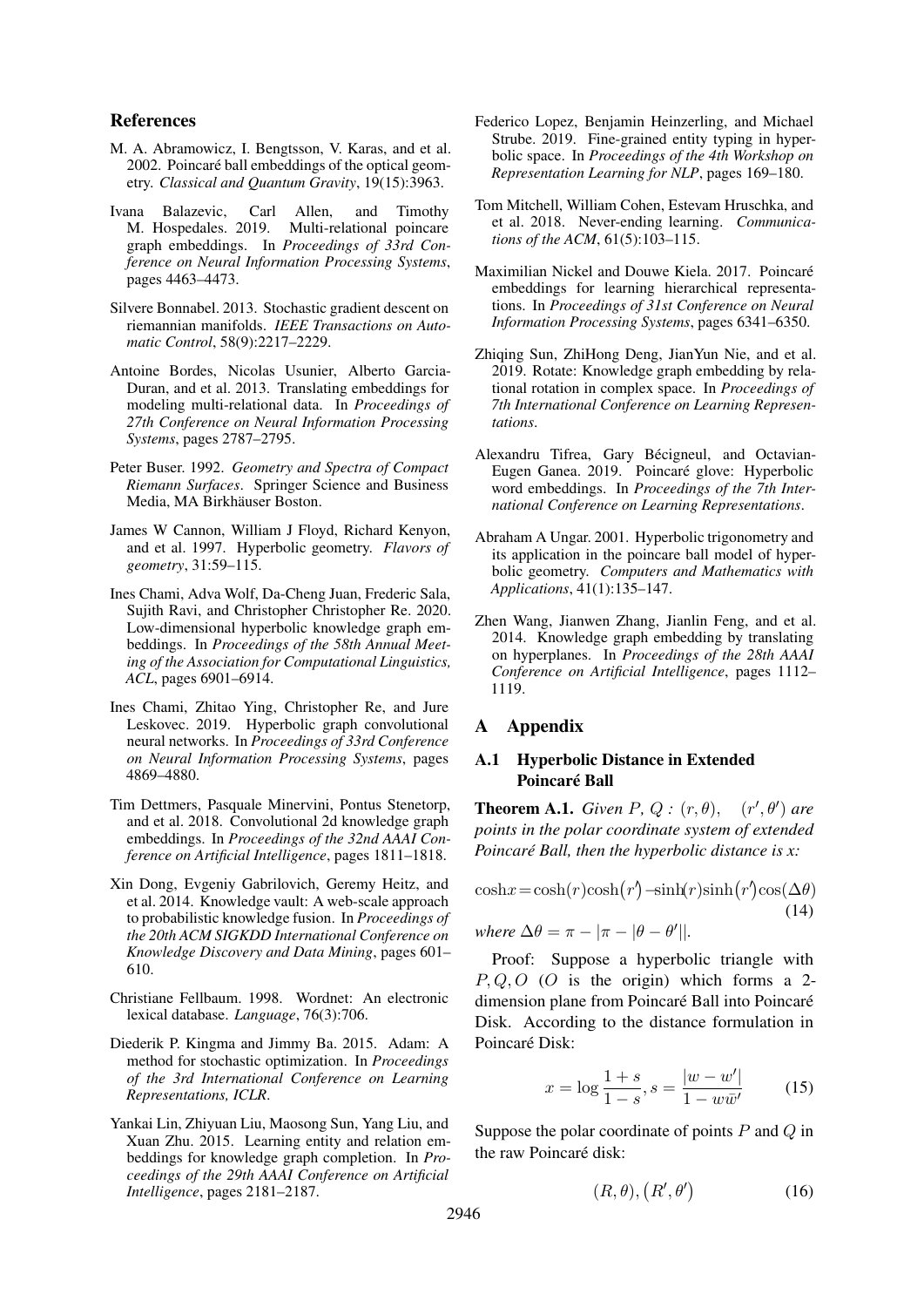Then:

$$
s = \sqrt{\frac{R^2 + R'^2 - 2RR'\cos\Delta\theta}{1 + R^2R^2 - 2RR'\cos\Delta\theta}}\tag{17}
$$

<span id="page-6-2"></span>And,

$$
\cosh(x) = \frac{\exp(x) + \exp(-x)}{2}
$$

$$
= \frac{1}{2} \left( \frac{1+s}{1-s} + \frac{1-s}{1+s} \right) = \frac{1+s^2}{1-s^2} \tag{18}
$$

Take s into Equation [18:](#page-6-2)

$$
\cosh(x) = \frac{1 + R^2 + R'^2 + R^2 R'^2 - 4RR'\cos\theta}{(1 - R^2)(1 - R'^2)}
$$
(19)

Take this transformation

$$
r = \tanh(R/2), r' = \tanh(R'/2)
$$
 (20)

into Extended Poincaré Disk (Ball):

 $\cosh(x) = \cosh(r) \cosh(r) - \sinh(r) \sinh(r') \cos(\Delta\theta)$ 

$$
=\frac{1+R^2}{1-R^2}\cdot\frac{1+R^2}{1-R'^2}-4\frac{RR'\cos\Delta\theta}{(1-R^2)(1-R^2)}\tag{21}
$$

Theorem is proved.

### <span id="page-6-0"></span>A.2 Weights of Polar Coordinate

To analyze influence of curvature and the weight of radius and angle part, we collect ratio and curvature with different dimensions.

Figure [4\(a\)](#page-6-3) shows the weight ratio of radius and angle in different dimension. And x-axis stands for dimension and y-axis is the ratio of  $\frac{\beta}{\alpha+\beta}$ , which stands for weight of radius part and dimension. With dimension grows by, the share of radius part descends rapidly and the curvature of extended Poincare Ball tends to be 0 (more flat and close to Euclidean Space) in Figure [4\(b\).](#page-6-4) And the performance of KEEN in high dimensions will close to RotatE.

#### <span id="page-6-1"></span>A.3 Analysis on Hierarchical Embeddings

For certain relations, we sample some triplets with hierarchical relation \_hypernym from WN18RR and show their head and tail entity embeddings' radius parts of distribution.

As we expected in Figure  $5(a)$ , the tail level is higher than head level. And relation  $/film/film/generic$  in FB15k-237 has a similar situation which can be leveled and distinguished by radius part in Figure [5\(b\).](#page-6-6) To compare with, we

<span id="page-6-3"></span>

<span id="page-6-4"></span>Figure 4: Ratio and Curvature. The ratio  $\frac{\beta}{\alpha+\beta}$  stands for weight of angle part in sum of total weights. With dimension increases, angle part accounts for more part of total weights.

<span id="page-6-6"></span><span id="page-6-5"></span>

<span id="page-6-7"></span>Figure 5: Distribution of Entities. For a certain relation, we sample triplets and gather the radius part distribution of head and tail entities. And blue histogram stands for tail while orange one for head.

choose relation \_derivationally\_related\_form which is symmetric as an example in Figure [5\(c\).](#page-6-7) And radius part distribution of head and tail entities with \_derivationally\_related\_form